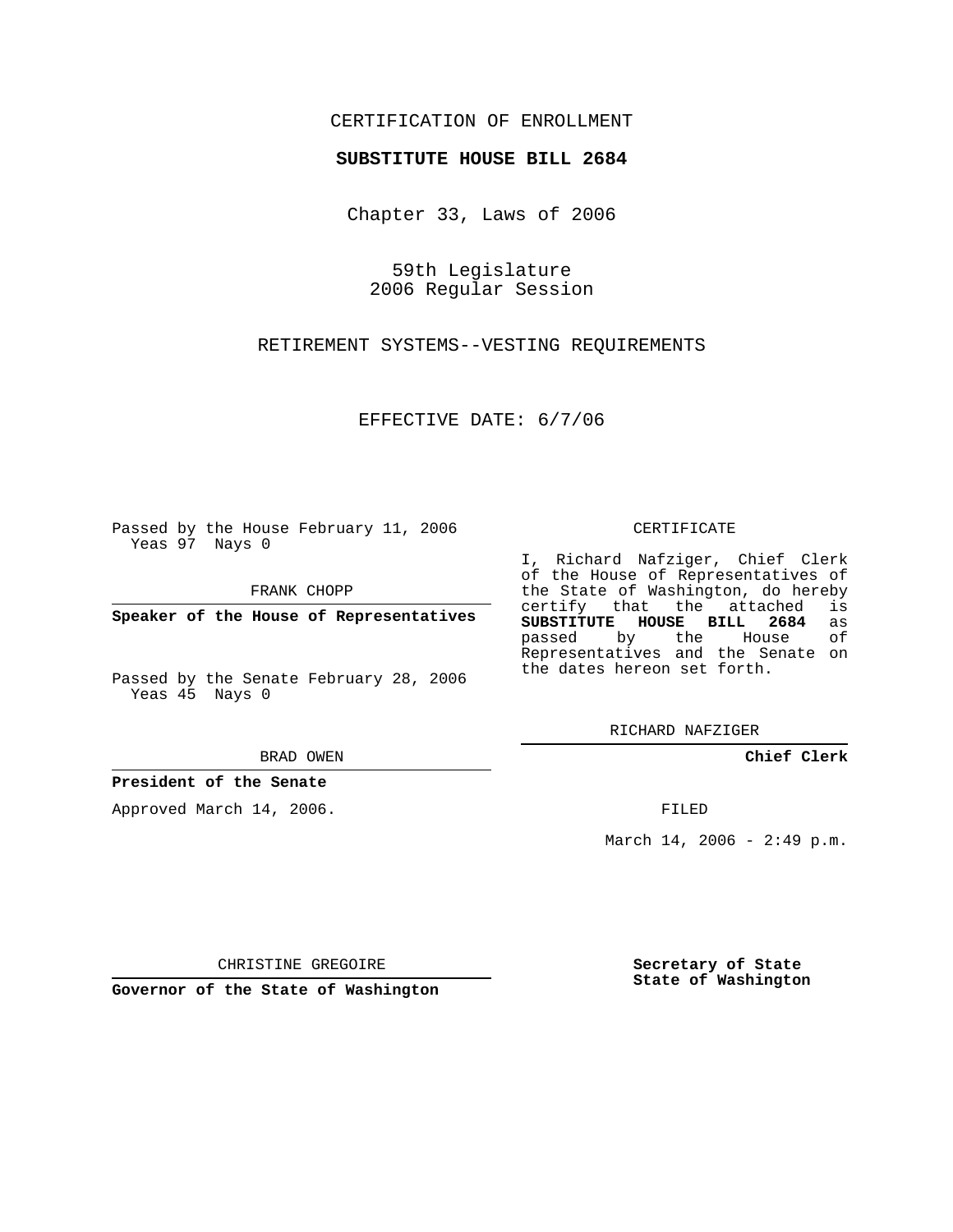## **SUBSTITUTE HOUSE BILL 2684** \_\_\_\_\_\_\_\_\_\_\_\_\_\_\_\_\_\_\_\_\_\_\_\_\_\_\_\_\_\_\_\_\_\_\_\_\_\_\_\_\_\_\_\_\_

\_\_\_\_\_\_\_\_\_\_\_\_\_\_\_\_\_\_\_\_\_\_\_\_\_\_\_\_\_\_\_\_\_\_\_\_\_\_\_\_\_\_\_\_\_

Passed Legislature - 2006 Regular Session

## **State of Washington 59th Legislature 2006 Regular Session**

**By** House Committee on Appropriations (originally sponsored by Representatives Fromhold, Bailey, Conway, Lovick, Green, Sells, Kenney, Quall, Simpson, Moeller and Morrell; by request of Select Committee on Pension Policy)

READ FIRST TIME 02/08/06.

 AN ACT Relating to vesting after five years of service in the defined benefit portion of the public employees' retirement system, the school employees' retirement system, and the teachers' retirement system plan 3; and amending RCW 41.32.875, 41.35.680, and 41.40.820.

5 BE IT ENACTED BY THE LEGISLATURE OF THE STATE OF WASHINGTON:

 6 **Sec. 1.** RCW 41.32.875 and 2000 c 247 s 903 are each amended to 7 read as follows:

 8 (1) NORMAL RETIREMENT. Any member who is at least age sixty-five 9 and who has:

10 (a) Completed ten service credit years; or

11 (b) Completed five service credit years, including twelve service 12 credit months after attaining age ((fifty-four)) forty-four; or

13 (c) Completed five service credit years by July 1, 1996, under plan 14 2 and who transferred to plan 3 under RCW 41.32.817;

15 shall be eligible to retire and to receive a retirement allowance 16 computed according to the provisions of RCW 41.32.840.

17 (2) EARLY RETIREMENT. Any member who has attained at least age 18 fifty-five and has completed at least ten years of service shall be 19 eligible to retire and to receive a retirement allowance computed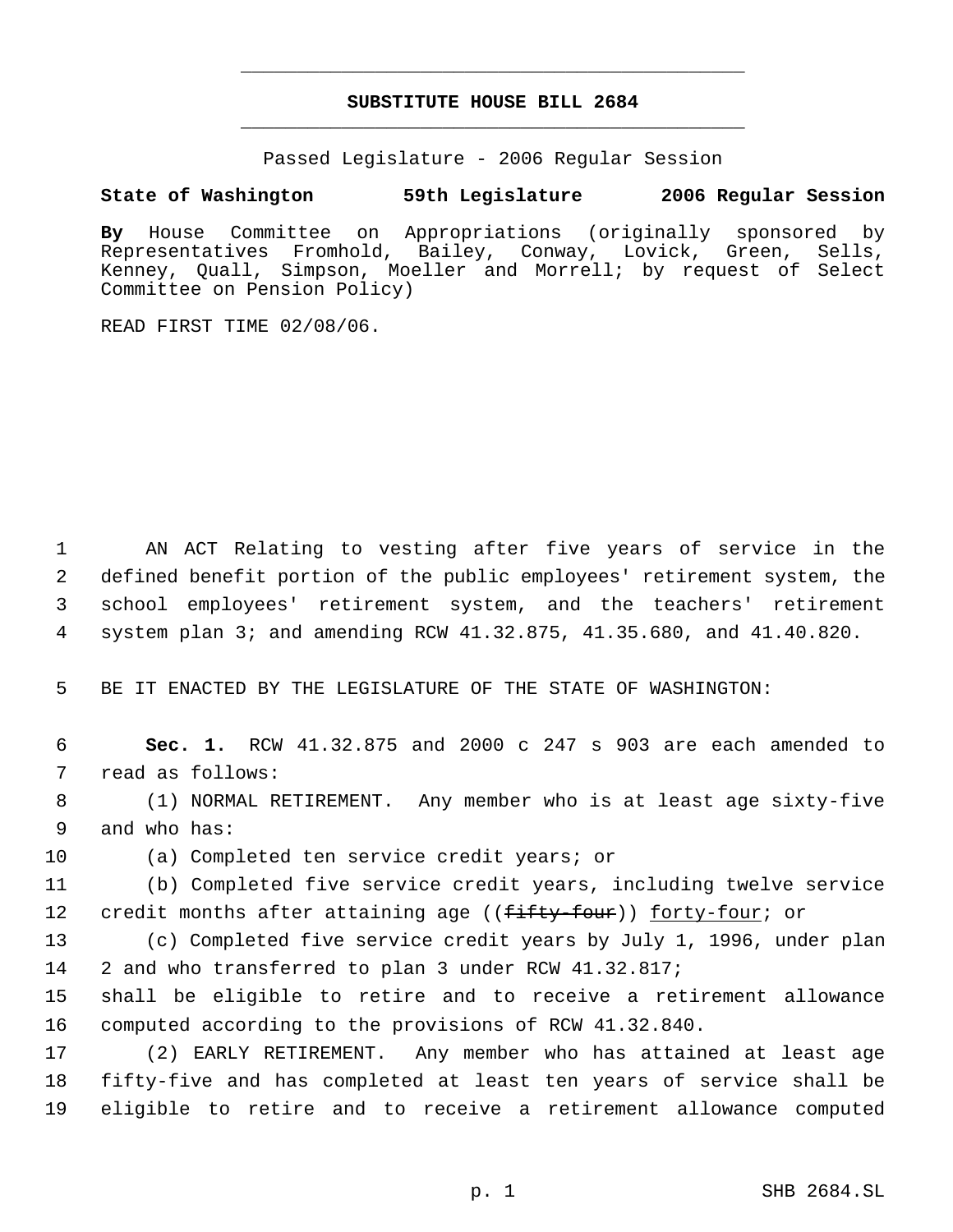according to the provisions of RCW 41.32.840, except that a member retiring pursuant to this subsection shall have the retirement allowance actuarially reduced to reflect the difference in the number of years between age at retirement and the attainment of age sixty- five.

 (3) ALTERNATE EARLY RETIREMENT. Any member who has completed at least thirty service credit years and has attained age fifty-five shall be eligible to retire and to receive a retirement allowance computed according to the provisions of RCW 41.32.840, except that a member retiring pursuant to this subsection shall have the retirement allowance reduced by three percent per year to reflect the difference in the number of years between age at retirement and the attainment of age sixty-five.

 **Sec. 2.** RCW 41.35.680 and 2000 c 247 s 906 are each amended to read as follows:

 (1) NORMAL RETIREMENT. Any member who is at least age sixty-five and who has:

(a) Completed ten service credit years; or

 (b) Completed five service credit years, including twelve service 20 credit months after attaining age ((fifty-four)) forty-four; or

 (c) Completed five service credit years by September 1, 2000, under the public employees' retirement system plan 2 and who transferred to plan 3 under RCW 41.35.510;

 shall be eligible to retire and to receive a retirement allowance computed according to the provisions of RCW 41.35.620.

 (2) EARLY RETIREMENT. Any member who has attained at least age fifty-five and has completed at least ten years of service shall be eligible to retire and to receive a retirement allowance computed according to the provisions of RCW 41.35.620, except that a member retiring pursuant to this subsection shall have the retirement allowance actuarially reduced to reflect the difference in the number of years between age at retirement and the attainment of age sixty-five.

 (3) ALTERNATE EARLY RETIREMENT. Any member who has completed at least thirty service credit years and has attained age fifty-five shall be eligible to retire and to receive a retirement allowance computed according to the provisions of RCW 41.35.620, except that a member